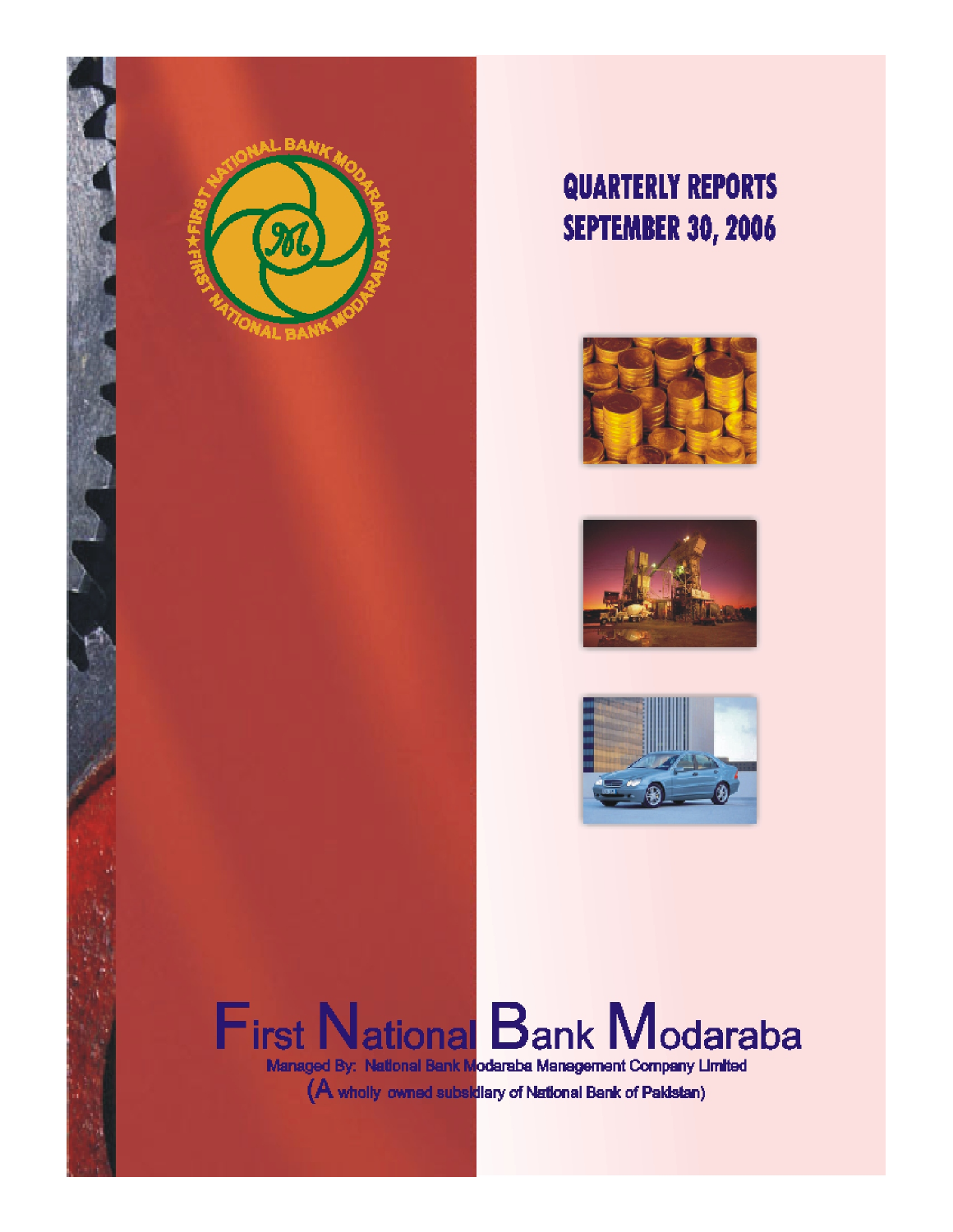# **CONTENTS**

| <b>CORPORATE INFORMATION</b>      | 3 |
|-----------------------------------|---|
| <b>DIRECTORS' REVIEW</b>          | 4 |
| <b>BALANCE SHEET</b>              | 5 |
| PROFIT AND LOSS ACCOUNT           | 6 |
| <b>CASH FLOW STATEMENT</b>        | 7 |
| STATEMENT OF CHANGES IN EQUITY    | 8 |
| NOTES TO THE FINANCIAL STATEMENTS | 9 |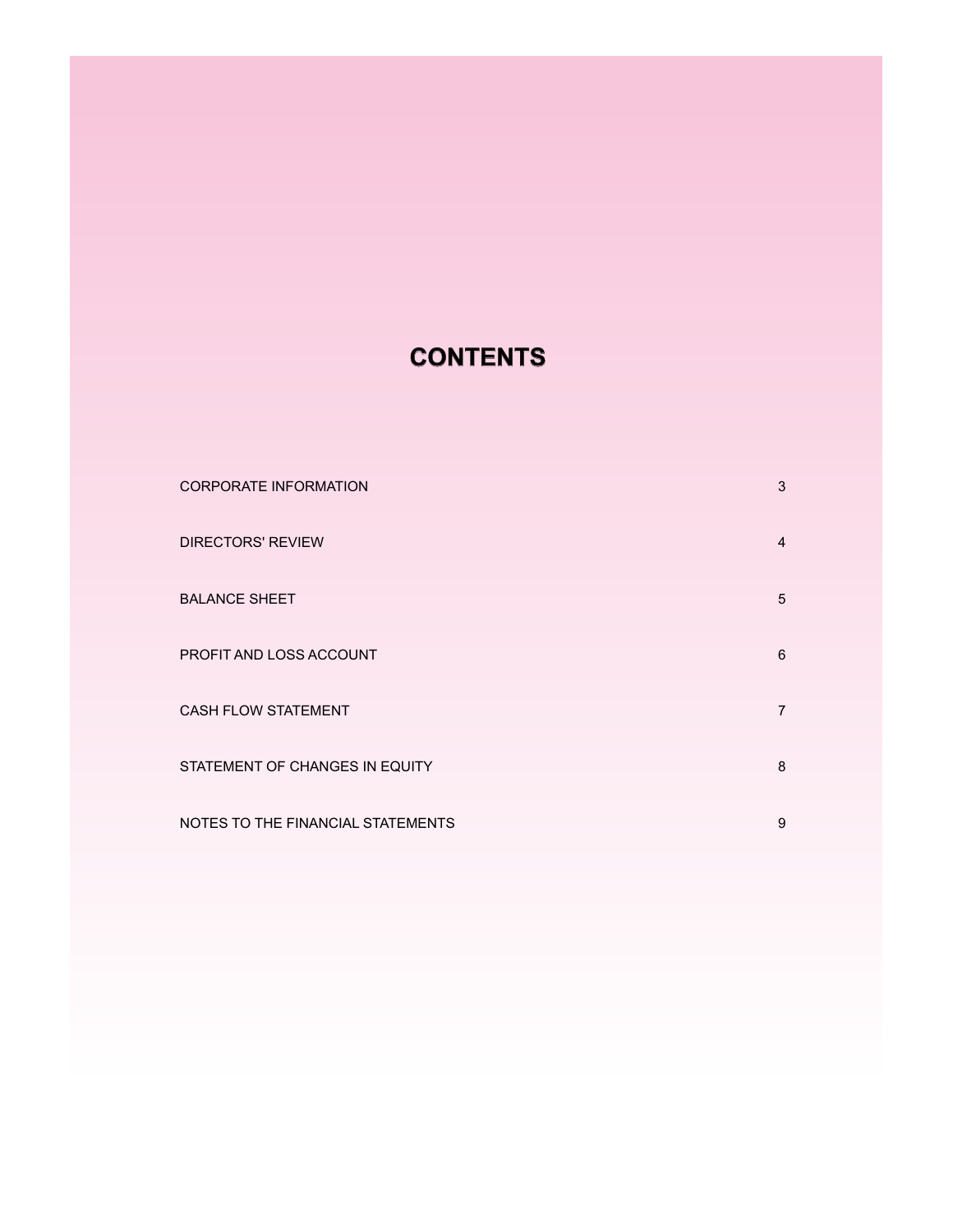# **CORPORATE INFORMATION**

| <b>Board of Directors</b>      | Mr. S. Ali Raza<br>Mr. Shahid Anwar Khan<br>Dr. Asif A. Brohi<br>Mr. Tajammal H. Bokharee<br>Mr. Muhammad Nusrat Vohra<br>Mr. Wajahat Baqai<br>Mr. Qamar Hussain<br>Mr. Shafiq Khan                 | Chairman<br><b>Director</b><br><b>Director</b><br><b>Director</b><br><b>Director</b><br><b>Director</b><br>Director<br><b>Chief Executive</b> |  |
|--------------------------------|-----------------------------------------------------------------------------------------------------------------------------------------------------------------------------------------------------|-----------------------------------------------------------------------------------------------------------------------------------------------|--|
| <b>Chief Financial Officer</b> | Ms. Bushra Azhar                                                                                                                                                                                    |                                                                                                                                               |  |
| <b>Company Secretary</b>       | Mr. Adeel S. Ali                                                                                                                                                                                    |                                                                                                                                               |  |
| <b>Audit Committee</b>         | Mr. Shahid Anwar Khan<br>Dr. Asif A. Brohi<br>Mr. Tajammal H. Bokharee                                                                                                                              | Chairman<br>Member<br>Member                                                                                                                  |  |
| <b>Auditors</b>                | M. Yousuf Adil Saleem & Co.<br>(A member firm of Deloitte Touche Tohmatsu)                                                                                                                          |                                                                                                                                               |  |
| <b>Bankers</b>                 | National Bank of Pakistan<br>Al Baraka Islamic Bank<br><b>Standard Chartered Bank</b><br><b>Bank Alfalah Limited</b><br>Habib Bank Limited<br><b>Allied Bank Limited</b><br><b>MCB Bank Limited</b> |                                                                                                                                               |  |
| <b>Legal Advisor</b>           | Cornelius Lane & Mufti<br><b>Advocates and Solicitors</b><br>Nawa-i-Waqt House<br>4 - Shahrah-e-Fatima Jinnah, Lahore<br>Tel: 6360824, Fax: 7358817                                                 |                                                                                                                                               |  |
| <b>Shares Registrar</b>        | Hameed Majeed Associates (Pvt.) Limited<br>H. M. House, 7-Bank Square, Lahore<br>Tel: 7235081-2, Fax: 7358817                                                                                       |                                                                                                                                               |  |
| <b>Registered Office</b>       | 5 <sup>th</sup> Floor, NBP RHQs Building,<br>26 - McLagon Road, Lahore<br>Tel: 042-9211200, Fax: 042-9213247<br>URL: http: www.nbmodaraba.com<br>E-mail: info@nbmodaraba.com                        |                                                                                                                                               |  |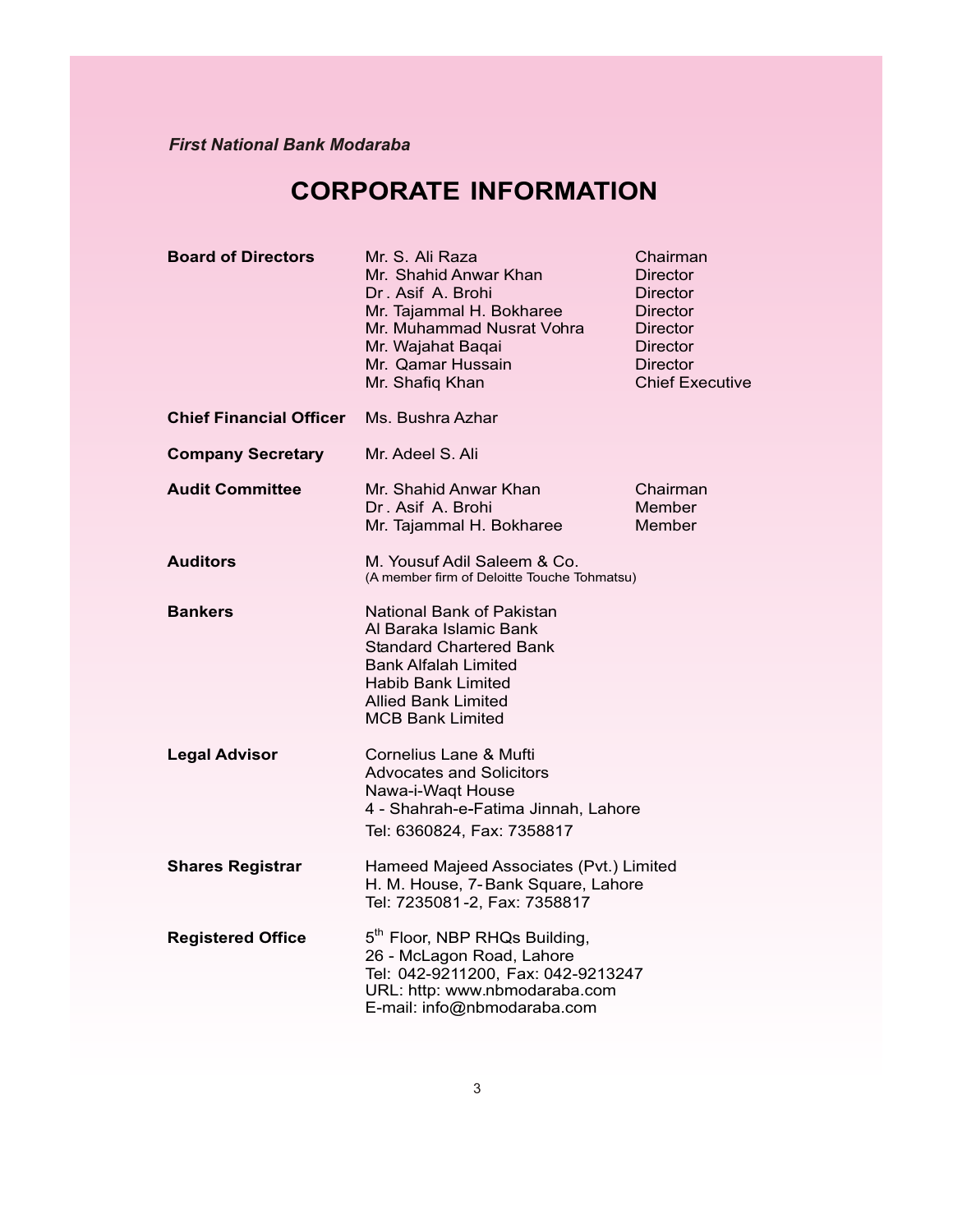# **Directors' Report**

On behalf of the Board of Directors of National Bank Modaraba Management Company Limited (NBMMCL), the Management Company of First National Bank Modaraba (FNBM), I am pleased to present the quarterly report, together with un-audited financial statements of FNBM for the quarter ended September 30, 2006.

After completion of a good year ended on June 30, 2006, in which FNBM was successful in announcing 10% cash dividend to its Certificate Holders, the Modaraba also booked good financial results in the subsequent quarter ended on September 30, 2006 as is evident from the following key financial indicators:

|                                 | 3 months ended on<br>Sep. 30, 2006<br>(Rupees) | 12 months ended on<br>Jun. 30, 2006<br>(Rupees) |
|---------------------------------|------------------------------------------------|-------------------------------------------------|
| Total Income                    | 52,692,916                                     | 160,735,588                                     |
| Income from liarah investment   | 33,006,487                                     | 97,869,029                                      |
| Income from Morabaha investment | 16,432,956                                     | 45,651,733                                      |
| Profit after tax                | 11,178,065                                     | 30,438,260                                      |
| Earnings per certificate        | 0.45                                           | 1.22                                            |

During the quarter under review, Ijarah Financing remained the core business of FNBM. The Net Investments in Lease Finance increased by 6.4% from Rs.1,192 million on June 30, 2006 to Rs.1,268 on September 30, 2006. The Modaraba earned income from Lease Finance to the tune of Rs.33.0 million during the Quarter under review as compared to Rs.97.869 million in full year ended June 30, 2006. The Morabaha Investments, however, declined from Rs. 587.794 million as on June 30, 2006 to Rs. 439.368 million at the end of current quarter. The decline is mainly due to maturity/ settlement of some of the Morabaha Facilities in September 2006, which are likely to be renewed subsequently.

A worth mentioning event of the Quarter under review is the launching of Certificates of Musharaka (COMs) by FNBM. Initially the Modaraba has plans to mobilize funds through COMs from banks and corporate clients.

The Board would like to take this opportunity to thank its valued certificate holders and clients for their patronage and consistent support. Besides, the Board extends its sincere gratitude to Registrar Modarabas, SECP and Modaraba Association of Pakistan for their continued guidance and support.

### **For and on behalf of the Board**

Shafiq Khan<br>Chief Executive Officer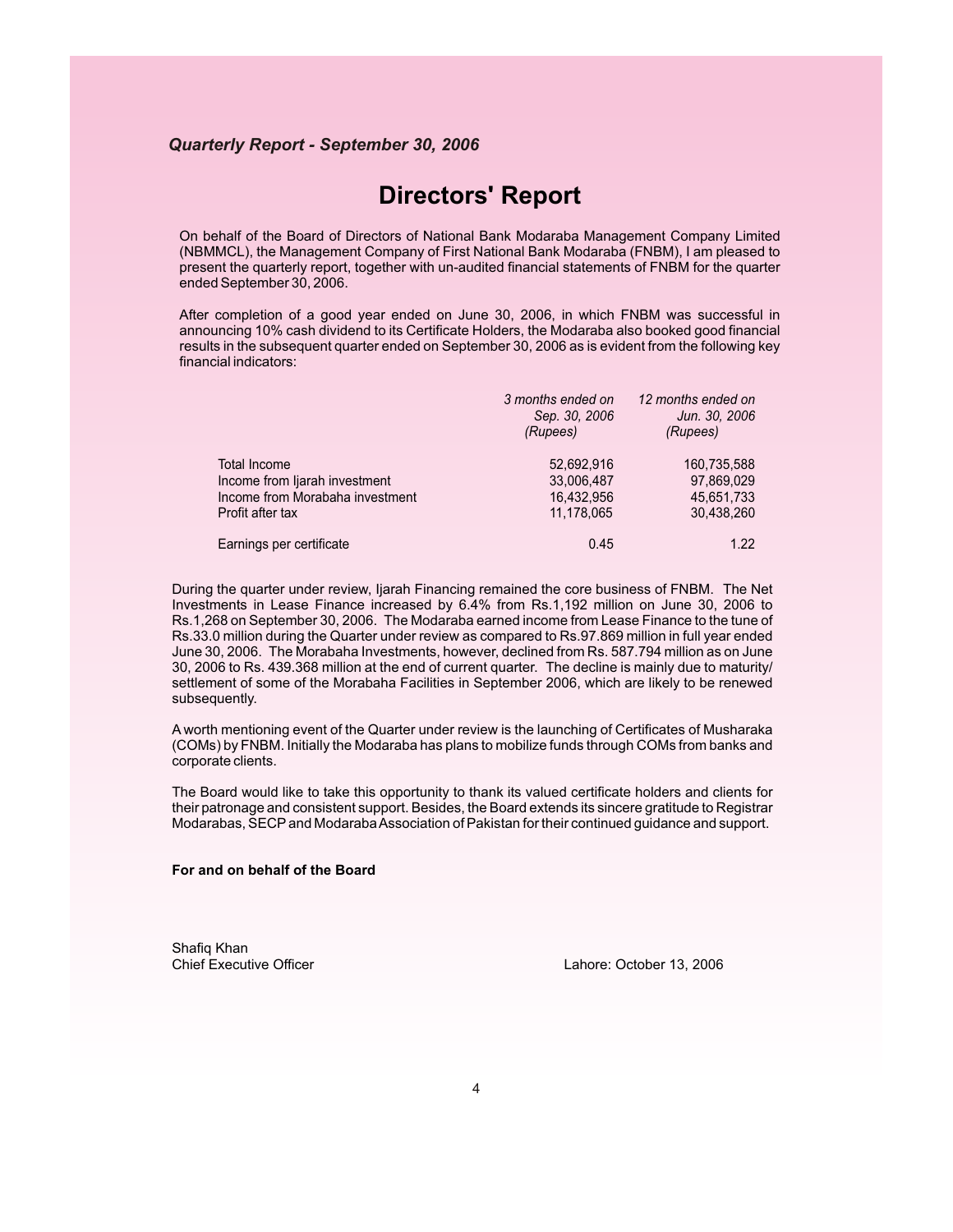## **BALANCE SHEET (UNAUDITED) AS AT SEPTEMBER 30, 2006**

|                                                    |                                                                        |                 | September 30,<br>2006 | <b>June 30,</b><br>2006        |
|----------------------------------------------------|------------------------------------------------------------------------|-----------------|-----------------------|--------------------------------|
| <b>ASSETS</b>                                      |                                                                        | <b>Note</b>     | <b>Rupees</b>         | <b>Rupees</b>                  |
| <b>CURRENT ASSETS</b>                              |                                                                        |                 |                       |                                |
| Cash and bank balances                             |                                                                        |                 | 12,178,110            | 13,476,172                     |
|                                                    | Advances, deposits, prepayments and other receivables                  |                 | 35, 146, 271          | 142,226,518                    |
| Short-term investments                             |                                                                        | 3               | 37,475,768            | 42,573,263                     |
| Short-term murabaha finances - secured             |                                                                        |                 | 387,000,000           | 535,000,000                    |
| Short-term musharaka finances - secured            |                                                                        |                 | 30,000,000            | 30,000,000                     |
| Current portion of non-current assets              |                                                                        |                 | 424, 143, 428         | 413,483,064                    |
|                                                    |                                                                        |                 | 925,943,577           | 1,176,759,017                  |
| <b>NON-CURRENT ASSETS</b>                          |                                                                        |                 |                       |                                |
| Net investment in lease / ijarah finance           |                                                                        | 4               | 901, 977, 275         | 837, 157, 393                  |
| Long-term morabaha investment                      |                                                                        |                 | 25,375,531            | 25,518,638                     |
| Long-term loans and deposits                       |                                                                        |                 | 1,014,932             | 810,583                        |
| Deferred costs                                     |                                                                        |                 | 4,340,051             | 4,840,085                      |
| Fixed assets - owned                               |                                                                        | 5               | 1,232,157             | 1,274,756                      |
|                                                    |                                                                        |                 | 933,939,946           | 869,601,455                    |
| <b>LIABILITIES</b>                                 |                                                                        |                 | 1,859,883,523         | 2,046,360,472                  |
| <b>CURRENT LIABILITIES</b>                         |                                                                        |                 |                       |                                |
| Creditors, advances, accrued and other liabilities |                                                                        |                 | 35,634,216            | 42,068,357                     |
| Short-term finances - secured                      |                                                                        |                 | 353,714,500           | 506,544,207                    |
| Current portion of long-term finances - secured    |                                                                        |                 | 305,498,031           | 291,720,326                    |
|                                                    |                                                                        |                 | 694,846,747           | 840,332,890                    |
| <b>LONG-TERM SECURITY DEPOSITS</b>                 |                                                                        |                 | 136,744,828           | 118, 165, 132                  |
| <b>LONG-TERM FINANCES-SECURED</b>                  |                                                                        |                 | 722,500,000           | 792,500,000                    |
|                                                    |                                                                        |                 | 1,554,091,575         | 1,750,998,022                  |
| <b>NET ASSETS</b>                                  |                                                                        |                 | 305,791,948           | 295,362,450                    |
| <b>REPRESENTED BY:</b>                             |                                                                        |                 |                       |                                |
| <b>CAPITAL AND RESERVES</b>                        |                                                                        |                 |                       |                                |
| Autorized certificate capital                      |                                                                        |                 | 600,000,000           | 600,000,000                    |
| Issued, subscribed and paid up certificate capital |                                                                        |                 | 250,000,000           | 250,000,000                    |
| <b>Reserves</b>                                    |                                                                        |                 | 55,791,948            | 45,362,450                     |
|                                                    |                                                                        |                 | 305,791,948           | 295,362,450                    |
| <b>CONTINGENCIES AND COMMITMENTS</b>               |                                                                        | 6               |                       |                                |
|                                                    | The annexed notes form an integral part of these financial statements. |                 |                       |                                |
| <b>CHIEF EXECUTIVE</b>                             | <b>DIRECTOR</b>                                                        | <b>DIRECTOR</b> |                       | <b>CHIEF FINANCIAL OFFICER</b> |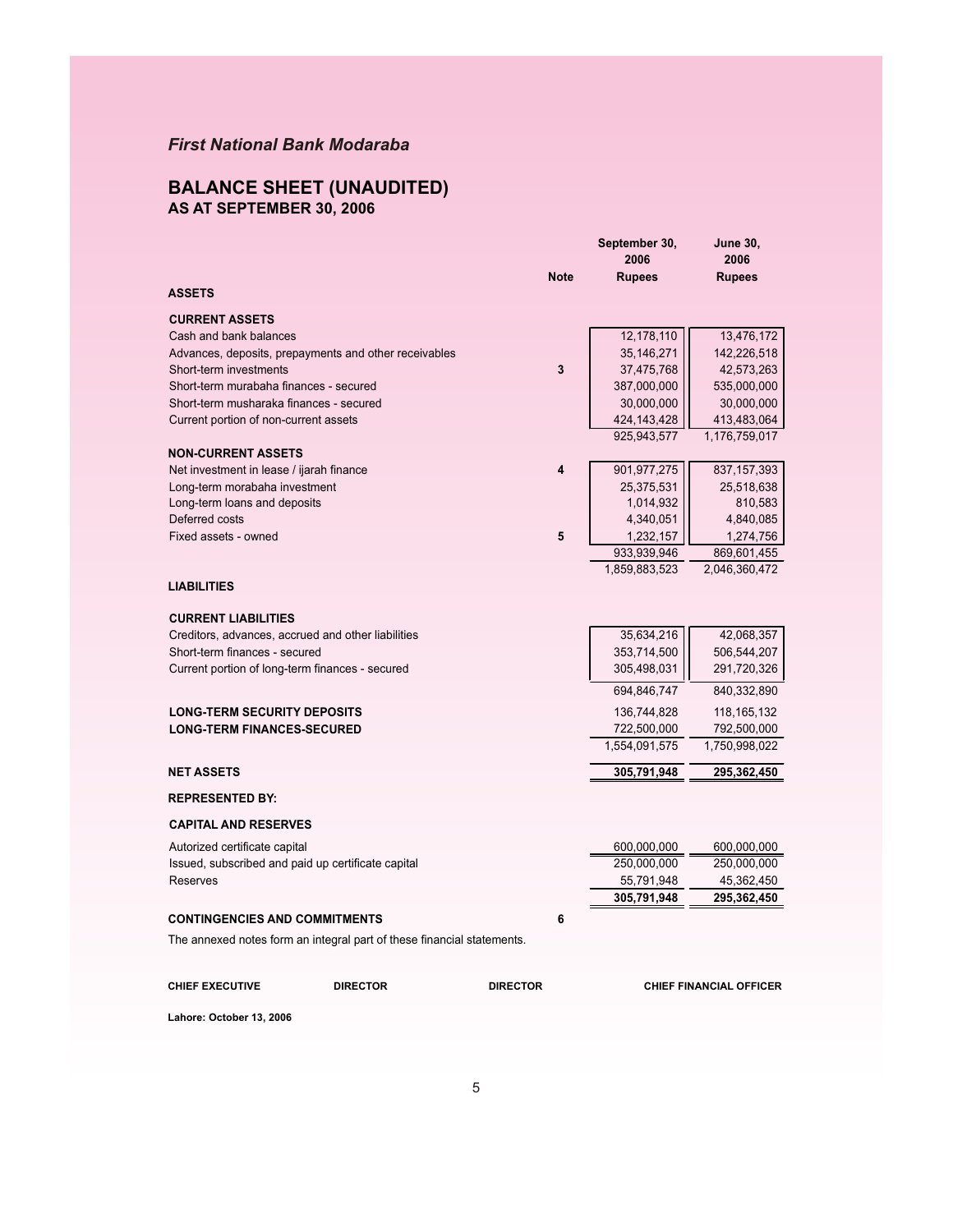# *Quarterly Report - September 30, 2006*

## **PROFIT AND LOSS ACCOUNT (UNAUDITED) FOR THE PERIOD ENDED SEPTEMBER 30, 2006**

|                                                               |                | <b>Quarter ended</b> |                                   |
|---------------------------------------------------------------|----------------|----------------------|-----------------------------------|
|                                                               |                | 2006                 | September 30 September 30<br>2005 |
|                                                               | <b>Note</b>    | <b>Rupees</b>        | <b>Rupees</b>                     |
| <b>OPERATING REVENUE</b>                                      |                |                      |                                   |
| Income from lease / ijarah                                    |                | 33,006,487           | 19,910,721                        |
| Profit on musharika finances                                  |                | 1,830,353            |                                   |
| Profit on murabaha finances                                   |                | 16,432,956           | 6,508,642                         |
| Profit on bank deposits                                       |                | 20,429               | 56,098                            |
| Dividend income                                               |                | 1,091,500            | 1,544,750                         |
| Gain on sale of shares                                        |                | 169,896              | 1,825,094                         |
| Other operating income                                        |                | 141,295              | 86,171                            |
|                                                               |                | 52,692,916           | 29,931,476                        |
| <b>OPERATING EXPENSES</b>                                     |                |                      |                                   |
| Operating expenses                                            | $\overline{7}$ | 3,062,246            | 2,982,682                         |
| <b>Financial charges</b>                                      |                | 38,525,575           | 15,352,971                        |
| Provision / (reversal) for dimunition in value of investments |                | (1,314,977)          | 96,408                            |
|                                                               |                | 40,272,844           | 18,432,061                        |
| Operating profit                                              |                | 12,420,072           | 11,499,415                        |
| Modaraba Company's Management Fee @ 10%                       |                | 1,242,007            | 1,149,941                         |
| <b>PROFIT BEFORE TAXATION</b>                                 |                | 11,178,065           | 10,349,474                        |
| Provision for taxation                                        |                |                      |                                   |
| <b>PROFIT AFTER TAXATION</b>                                  |                | 11,178,065           | 10,349,474                        |
| UNAPPROPRIATED PROFIT BROUGHT FORWARD                         |                | 41,000,881           | 16,650,273                        |
| <b>PROFIT AVAILABLE FOR APPROPRIATION</b>                     |                | 52,178,946           | 26,999,747                        |
| Appropriation                                                 |                |                      |                                   |
| Transfer to statutory reserve                                 |                | 2,235,613            | 2,069,895                         |
| UNAPPROPRIATED PROFIT CARRIED FORWARD                         |                | 49,943,333           | 24,929,852                        |
|                                                               |                |                      |                                   |
| <b>EARNINGS PER MODARABA CERTIFICATE</b>                      |                |                      |                                   |
| Basic and diluted                                             |                | 0.45                 | 0.41                              |

The annexed notes form an integral part of these financial statements.

**CHIEF EXECUTIVE DIRECTOR DIRECTOR CHIEF FINANCIAL OFFICER**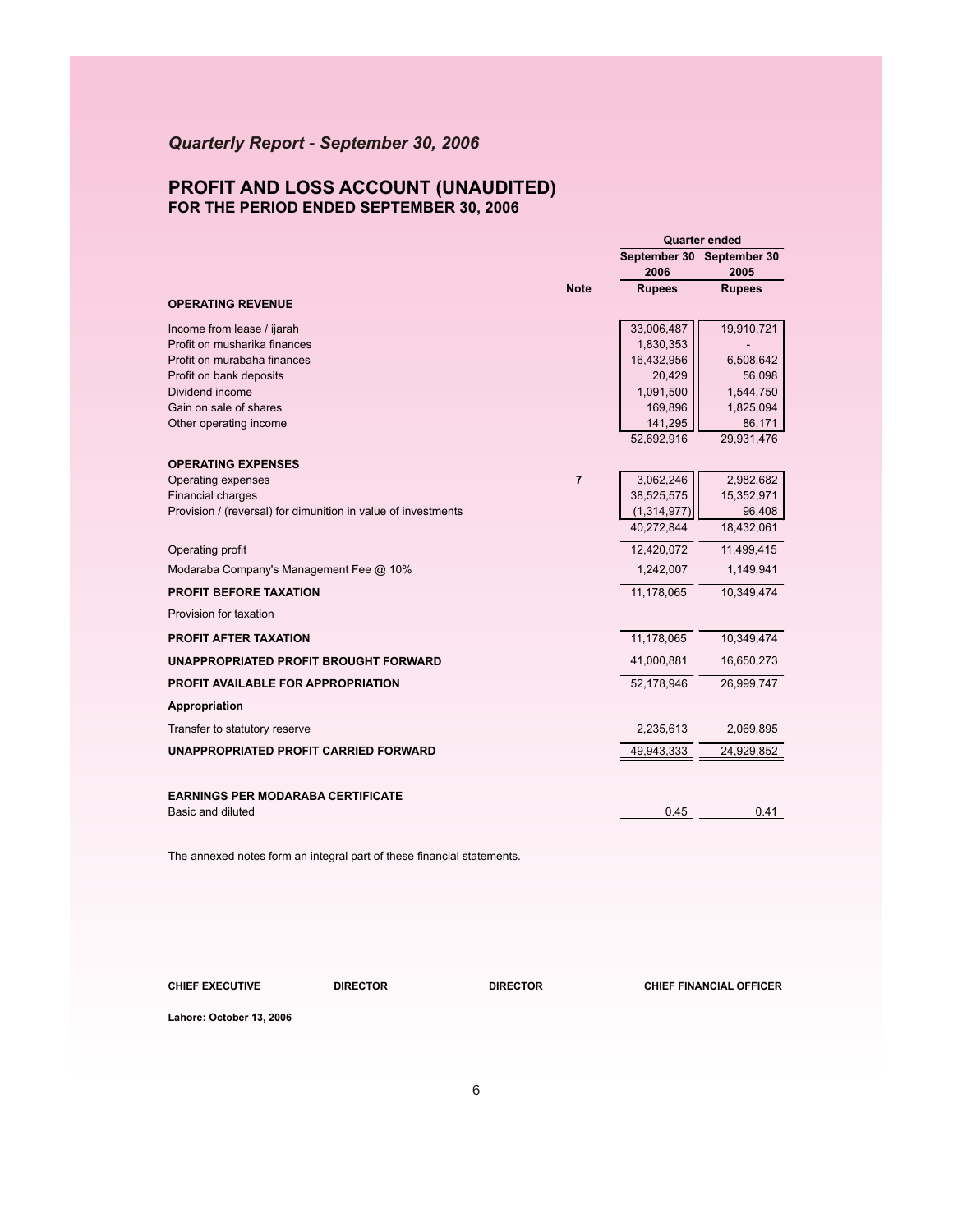## **CASH FLOW STATEMENT FOR THE PERIOD ENDED SEPTEMBER 30, 2006**

|                                                                        | <b>Quarter ended</b>  |                      |
|------------------------------------------------------------------------|-----------------------|----------------------|
|                                                                        | September 30          | September 30         |
| <b>CASH FLOWS FROM OPERATING ACTIVITIES</b>                            | 2006                  | 2005                 |
|                                                                        | <b>Rupees</b>         | <b>Rupees</b>        |
| Profit before tax                                                      | 11,178,065            | 10,349,474           |
| <b>Adjustment for:</b>                                                 |                       |                      |
| Depreciation / amortization                                            | 162,599               | 229,767              |
| Amortization of deferred costs                                         | 500,034               | 497,280              |
| Diminution / (Appreciation) in value of short-term investments         | (1,314,977)           | 96,408               |
| Gain on sale of short - term investments                               | (169, 896)            | (1,825,094)          |
| Finance cost                                                           | 38,525,575            | 15,352,971           |
| Profit on bank deposits                                                | (20, 429)             | (56,098)             |
| Dividend income                                                        | (1,091,500)           | (1,544,750)          |
|                                                                        | 36,591,406            | 12,750,484           |
|                                                                        | 47,769,471            | 23,099,958           |
| (Increase) / Decrease in operating assets                              |                       |                      |
| Advances, prepayments and other receivables                            | 108,084,874           | 21,170,316           |
| Short-term morabaha investment                                         | 148,000,000           | (70, 476, 594)       |
| Investment in ijarah                                                   | (75, 790, 058)        | (93, 393, 396)       |
| Security deposits from lessees                                         | 19,857,401            | 13,447,029           |
| Long - term morabaha investment                                        | 425,707               |                      |
|                                                                        | 200,577,924           | (129, 252, 645)      |
| Increase / (Decrease) in operating liabilities                         |                       |                      |
| Creditors, accrued and other liabilities                               | (10,655,683)          | (2, 220, 988)        |
| Cash generated from operations                                         | 237,691,712           | (108, 373, 675)      |
| Finance cost paid                                                      | (34, 304, 033)        | (15,982,903)         |
| Income taxes paid<br>Dividend income received                          | (170, 198)<br>277,500 | (15, 754)<br>162,500 |
| Profit received on bank deposits                                       |                       | 48,100               |
| Net cash flow from operating activities                                | 203,494,981           | (124, 161, 732)      |
|                                                                        |                       |                      |
| <b>CASH FLOWS FROM INVESTING ACTIVITIES</b>                            |                       |                      |
| Purchase of fixed assets                                               | (120,000)             | (21,600)             |
| Long-term loans and deposits                                           | (177, 137)            | 51,453               |
| Short-term investments - Net                                           | 5,833,801             | 2,033,914            |
| Net cash used in investing activities                                  | 5,536,664             | 2,063,767            |
|                                                                        |                       |                      |
| <b>CASH FLOWS FROM FINANCING ACTIVITIES</b>                            |                       |                      |
| Long - term finances obtained                                          |                       | 150,000,000          |
| Repayment of long-term finances                                        | (57,500,000)          | (29, 166, 667)       |
| Increase in short-term finances                                        | (152, 829, 707)       | 57,542,348           |
| Net cash flow from financing activities                                | (210, 329, 707)       | 178,375,681          |
|                                                                        |                       |                      |
| <b>NET INCREASE / (DECEREASE) IN CASH AND CASH EQUILENTS</b>           | (1,298,062)           | 56,277,716           |
| CASH AND CASH EQUIVALENTS AT BEGINNING OF PERIOD                       | 13,476,172            | 11,079,558           |
| CASH AND CASH EQUIVALENTS AT END OF PERIOD                             | 12,178,110            | 67,357,274           |
|                                                                        |                       |                      |
| The annexed notes form an integral part of these financial statements. |                       |                      |

**CHIEF EXECUTIVE DIRECTOR DIRECTOR CHIEF FINANCIAL OFFICER**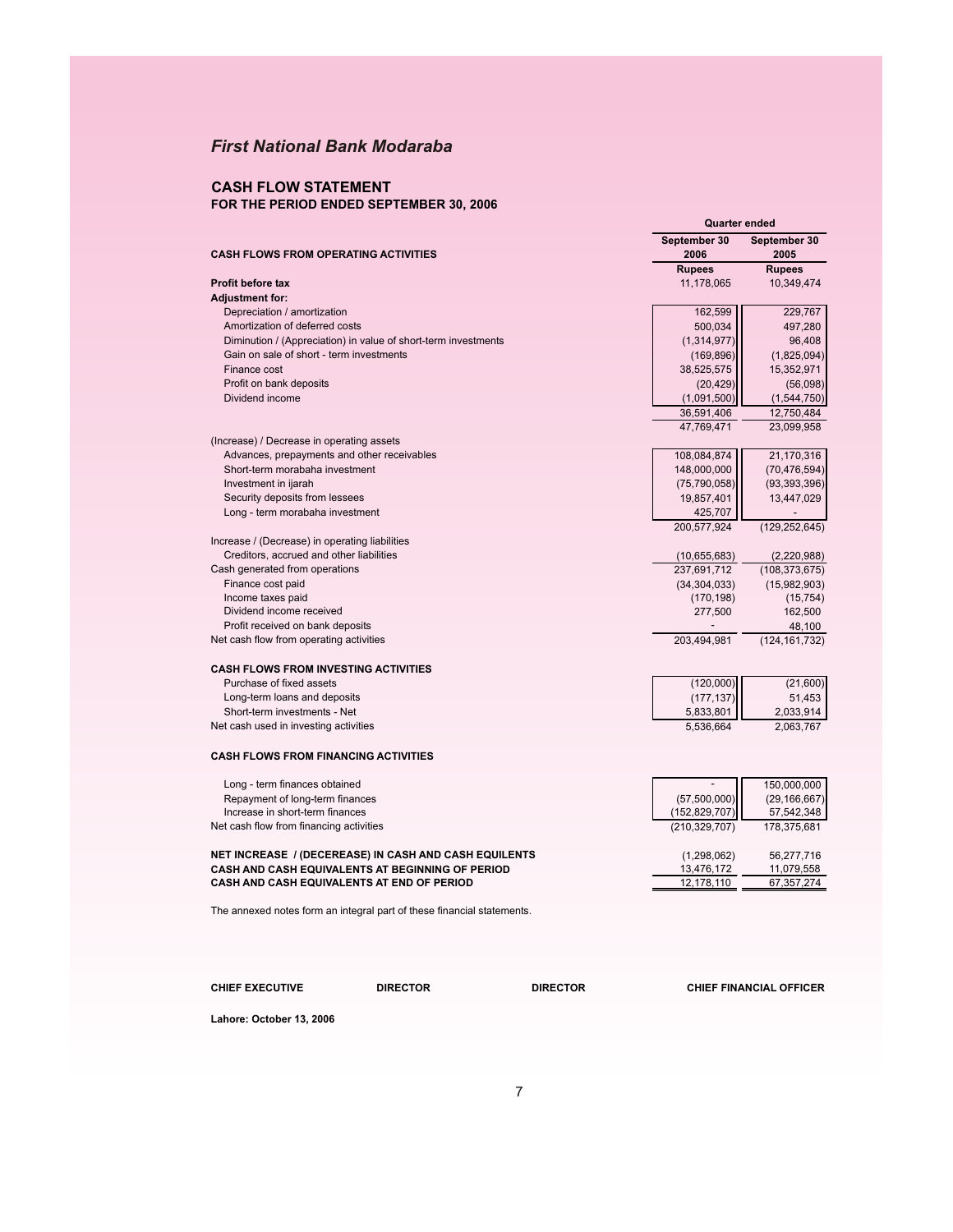# *Quarterly Report - September 30, 2006*

### **STATEMENT OF CHANGES IN EQUITY (UNAUDITED) FOR THE PERIOD ENDED SEPTEMBER 30, 2006**

|                                                       | Certificate Capital reserves<br>capital | <b>Statutory</b><br>reserves | <b>Net</b><br>unrealised<br>gain / (loss)<br>on available<br>for sale<br>investments | Revenue<br>reserves<br>Unappropriated<br>profits | <b>Total</b><br>reserves | <b>Total equity</b> |
|-------------------------------------------------------|-----------------------------------------|------------------------------|--------------------------------------------------------------------------------------|--------------------------------------------------|--------------------------|---------------------|
| Balance as at June 30,2005                            | 250,000,000                             | 4,162,568                    | (5,790,287)                                                                          | 16,650,273                                       | 15,022,554               | 265,022,554         |
| Profit for the period                                 |                                         |                              |                                                                                      | 10,349,474                                       | 10,349,474               | 10,349,474          |
| Transferred to statutory reserves                     |                                         | 2,069,895                    |                                                                                      | (2,069,895)                                      |                          |                     |
| Net unrealized gain on investments available for sale |                                         |                              | 2,269,547                                                                            |                                                  | 2,269,547                | 2,269,547           |
| Balance as at September 30, 2005                      | 250,000,000                             | 6,232,463                    | (3,520,740)                                                                          | 24,929,852                                       | 27,641,575               | 277,641,575         |
| Profit for the period                                 |                                         |                              |                                                                                      | 20,088,786                                       | 20,088,786               | 20,088,786          |
| Transferred to statutory reserves                     |                                         | 4,017,757                    |                                                                                      | (4,017,757)                                      |                          |                     |
| Net unrealised loss on available for sale investments |                                         |                              | (2,367,911)                                                                          |                                                  | (2,367,911)              | (2,367,911)         |
| Balance as at June 30, 2006                           | 250,000,000                             | 10,250,220                   | (5,888,651)                                                                          | 41,000,881                                       | 45,362,450               | 295,362,450         |
| Profit for the period                                 |                                         |                              |                                                                                      | 11,178,065                                       | 11,178,065               | 11,178,065          |
| Transferred to statutory reserves                     |                                         | 2,235,613                    |                                                                                      | (2, 235, 613)                                    |                          |                     |
| Net unrealised gain on available for sale investments |                                         |                              | (748, 567)                                                                           |                                                  | (748, 567)               | (748, 567)          |
| Balance as at September 30, 2006                      | 250.000.000                             | 12,485,833                   | (6.637.218)                                                                          | 49,943,333                                       | 55,791,948               | 305,791,948         |

The annexed notes form an integral part of these financial statements.

**CHIEF EXECUTIVE DIRECTOR DIRECTOR CHIEF FINANCIAL OFFICER**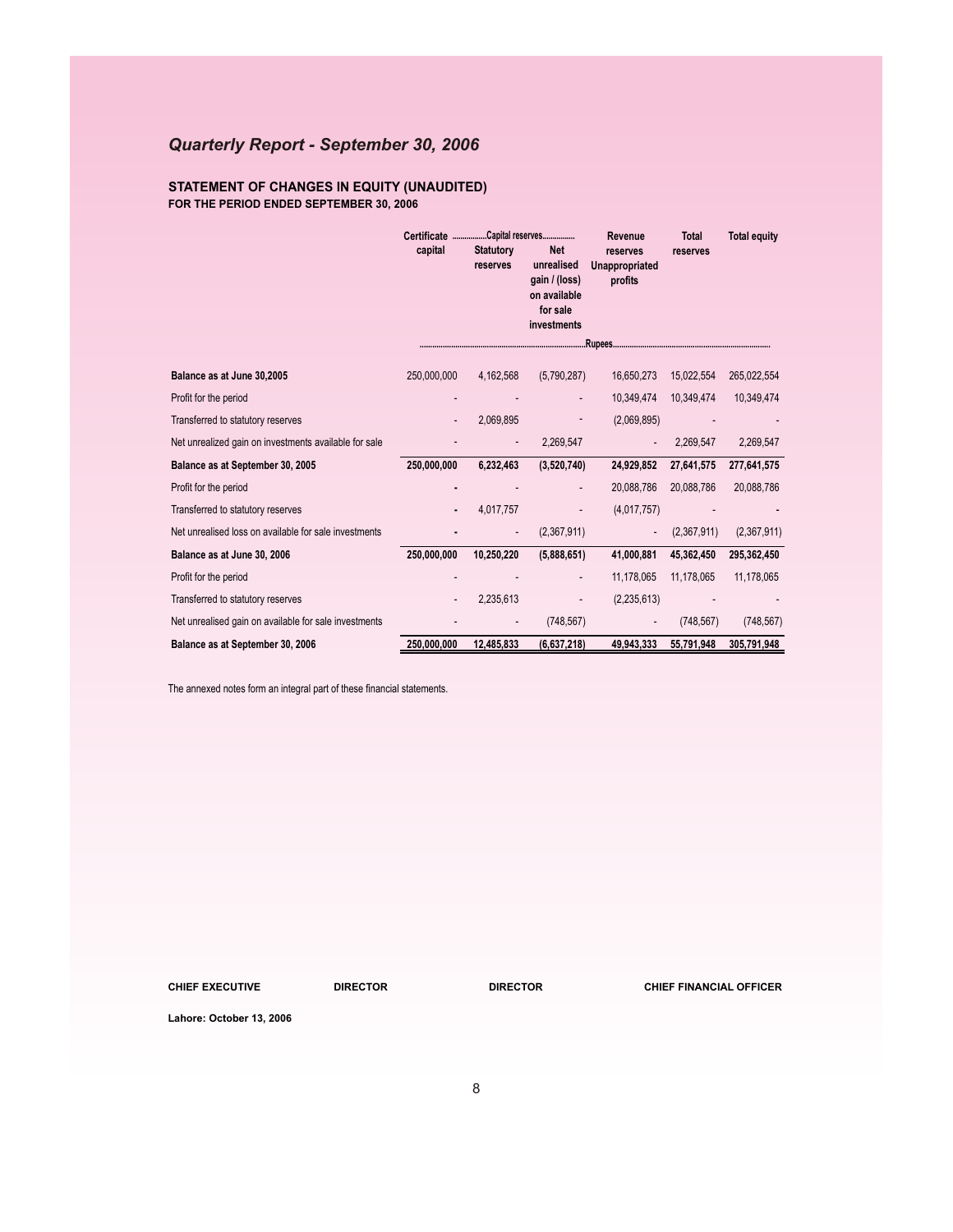### **NOTES TO THE FINANCIAL STATEMENTS (UNAUDITED) FOR THE PERIOD ENDED SEPTEMBER 30, 2006**

#### **1 STATUS AND ACTIVITIES**

First National Bank Modaraba (" the Modaraba") is a multi purpose, perpetual and multi dimensional modaraba formed under the Modaraba Companies and Modaraba (Floatation and Control) Ordinance, 1980 and rules framed there under and is managed by National Bank Modaraba Management Company Limited (a wholly owned subsidiary of National Bank of Pakistan), incorporated in Pakistan under the Companies Ordinance, 1984 and registered with registrar of Modaraba Companies. The registered office of the Modaraba is situated at 5th floor, National Bank of Pakistan, Regional Headquarters Building, 26 - McLagon Road , Lahore. The Modaraba is listed on Karachi and Lahore stock exchanges. The Modaraba commenced its business operations on December 04, 2003.

The Modaraba is currently engaged in various Islamic modes of financing and business including leasing / ijarah, musharika and murabaha arrangements.

#### **2 BASIS OF PREPARATION**

These financial statements have been prepared in accordance with the directives issued by the Securities & Exchange Commission of Pakistan and are in compliance with the International Accounting Standard 34 "Interim Financial Reporting" and being submitted to certificate holders as required by Section 245 of the Companies Ordinance, 1984.

These financial statements are unaudited. The accounting policies adopted for preparation of these interim financial statements are consistant with those applied in the preparation of the preceding annual published financial statements of the Modaraba for the year ended June 30, 2006.

| 3 | <b>SHORT-TERM INVESTMENTS</b>                                     | September 30,<br>2006<br><b>Rupees</b> | <b>June 30,</b><br>2006<br><b>Rupees</b> |
|---|-------------------------------------------------------------------|----------------------------------------|------------------------------------------|
|   | Available for sale                                                | 22,180,325                             | 22,928,893                               |
|   | Held for trading                                                  | 15,295,443                             | 19,644,370                               |
|   |                                                                   | 37,475,768                             | 42,573,263                               |
| 4 | <b>NET INVESTMENT IN LEASE / IJARAH FINANCE</b>                   |                                        |                                          |
|   | Minimum lease / ijarah payments receivable                        | 1,356,616,611                          | 1,300,929,724                            |
|   | Residual value of leased assets                                   | 151,236,431                            | 130,805,330                              |
|   | Gross investment in lease / ijarah finance                        | 1,507,853,042                          | 1,431,735,054                            |
|   | Less: Unearned finance income                                     | 240,002,863                            | 239,674,933                              |
|   | Net investment in lease / ijarah finance                          | 1,267,850,179                          | 1,192,060,121                            |
|   | Less: Current portion of net investment in lease / ijarah finance | 365,872,904                            | 354,902,728                              |
|   |                                                                   | 901, 977, 275                          | 837, 157, 393                            |
| 5 | <b>FIXED ASSETS - OWNED</b>                                       |                                        |                                          |
|   | Opening written down value                                        | 1,274,756                              | 1,718,014                                |
|   | Additions during the period                                       |                                        |                                          |
|   | Tangible                                                          |                                        |                                          |
|   | Computers and accessories                                         |                                        | 128,649                                  |
|   | Electric equipment                                                | $\overline{\phantom{0}}$               | 5,550                                    |
|   | Vehicles                                                          | $\overline{a}$                         |                                          |
|   | Intangible                                                        |                                        |                                          |
|   | Software and license fee                                          | 120.000                                | 100,000                                  |
|   |                                                                   | 120.000                                | 234,199                                  |
|   | Less:                                                             |                                        |                                          |
|   | Depreciation / amortization charged during the period             | 162,599                                | 677,457                                  |
|   |                                                                   | 1.232.157                              | 1.274.756                                |

#### **6 CONTINGENCIES AND COMMITMENTS**

#### **Contingencies**

There were no known contingencies as at September 30, 2006. ( June 2006 : Nil)

#### **Commitments**

Lease / ijarah contracts approved but not disbursed. 55,492,000 168,086,105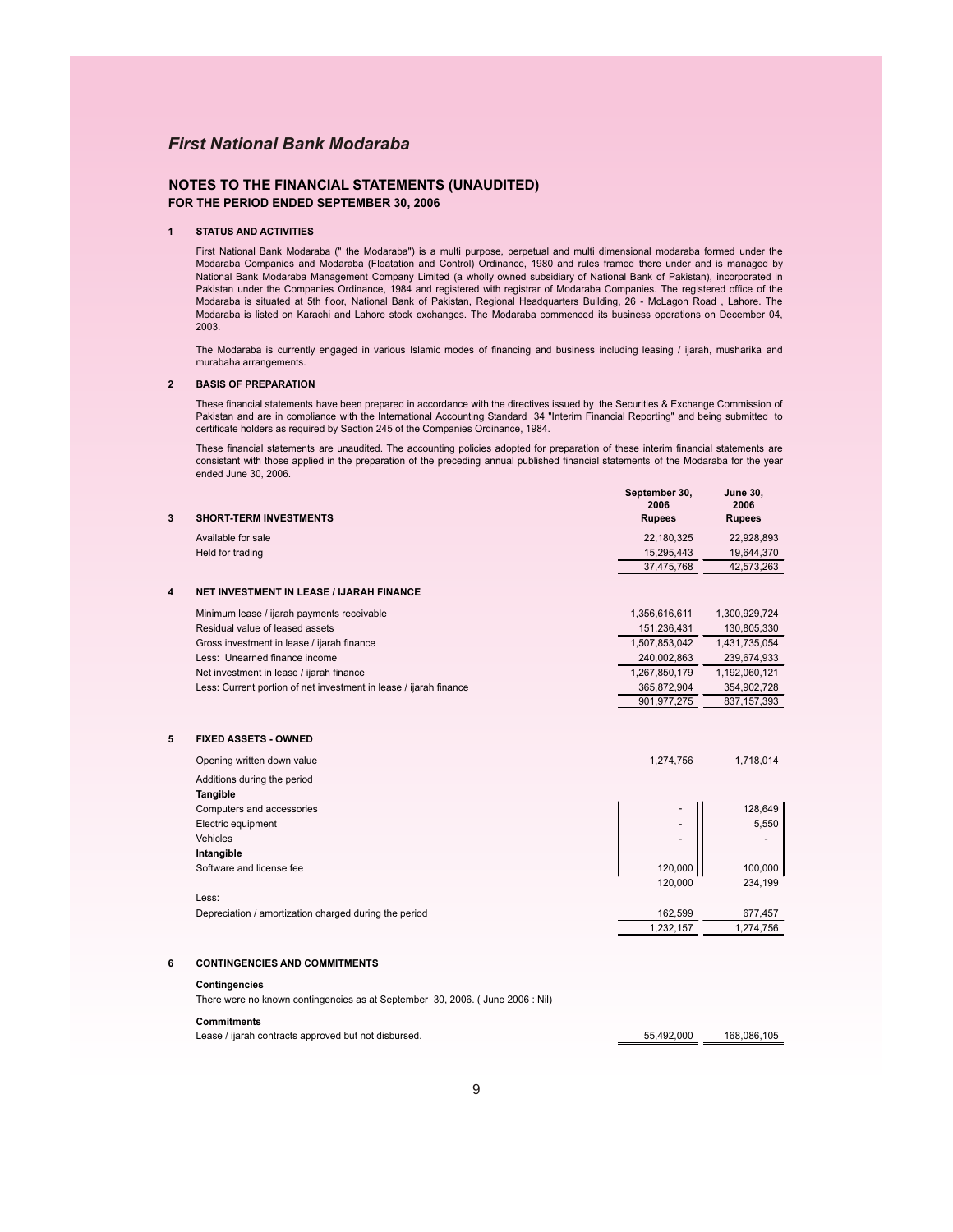## *Quarterly Report - September 30, 2006*

|   |                                         | Quarter ended |               |
|---|-----------------------------------------|---------------|---------------|
|   |                                         | September 30  | September 30  |
|   |                                         | 2006          | 2005          |
| 7 | <b>OPERATING EXPENSES</b>               | <b>Rupees</b> | <b>Rupees</b> |
|   | Salaries, allowances and other benefits | 1,744,219     | 1,512,038     |
|   | Utility expenses                        | 121,500       | 122,500       |
|   | Communication expenses                  | 77,813        | 88,564        |
|   | Traveling and conveyance                | 4,285         | 36,470        |
|   | Vehicle running expenses                | 12,231        | 13,384        |
|   | Postage and stamps                      | 11,090        | 8,961         |
|   | Advertisement                           |               | 80,000        |
|   | Legal and professional charges          | 65,026        | 99,253        |
|   | Fee and subscription                    | 185,923       | 179,357       |
|   | Repairs and maintenance                 | 37,735        | 24,469        |
|   | Insurance                               | 34,824        | 37,897        |
|   | Stationery, printing and other expenses | 49,396        | 20,147        |
|   | Depreciation / amortization             | 162,599       | 229,767       |
|   | Amortization of deferred costs          | 500,034       | 497,279       |
|   | Central depository company charges      |               | 6,474         |
|   | Entertainment                           | 26,925        | 16,016        |
|   | Other sundry expenses                   | 10,177        | 10,106        |
|   | Zakat                                   | 18,469        |               |
|   |                                         | 3,062,246     | 2.982.682     |

#### **8 BALANCES AND TRANSACTIONS WITH RELATED PARTIES**

Modaraba management fee at the rate of 10% of the profit before tax has been recorded as payable to National Bank Modaraba Management Company Ltd U/s 18 of the Modaraba Companies and Modaraba (Floatation and Control) Ordinance, 1980

| Transactions with related parties during the period<br><b>Related Party</b> | Relationship                       | <b>Nature of Transactions</b>   | September 30<br>2006<br><b>Rupees</b> | September 30<br>2005<br><b>Rupees</b> |
|-----------------------------------------------------------------------------|------------------------------------|---------------------------------|---------------------------------------|---------------------------------------|
| <b>Taurus Securities Limited</b>                                            | Common management & control        | Commission paid                 | 7,500                                 | 54,167                                |
| <b>Taurus Securities Limited</b>                                            | Common management & control        | Purchase and sale of securities | 20,334,400                            | 71,985,398                            |
| National Bank of Pakistan                                                   | Management Co's<br>holding company | Musharika obtained              |                                       | 121,295,348                           |
| National Bank of Pakistan                                                   | Management Co's<br>holding company | Musharika repaid                | 89,249,692                            | 29,166,607                            |
| National Bank of Pakistan                                                   | Management Co's<br>holding company | Profit paid                     | 7,981,047                             | 6,090,308                             |
| National Bank Modaraba<br>Management Company                                |                                    |                                 |                                       |                                       |
| Limited                                                                     | Management Company                 | Management fee                  | 1,242,007                             | 1,149,942                             |
|                                                                             |                                    |                                 | September 30<br>2006                  | June 30<br>2006                       |
| Balances outstanding at the period end                                      | <b>Rupees</b>                      | <b>Rupees</b>                   |                                       |                                       |
| NIDA with National Bank of Pakistan (running balance)                       | 6,040,933                          | 9,133,036                       |                                       |                                       |
| Finances under Musharika arrangement from National Bank of Pakistan         |                                    |                                 | 267,720,632                           | 406,136,991                           |
| Net investment in lease / ljarah finance to National Bank Limited           | 9,967,943                          | 11,984,307                      |                                       |                                       |

Transactions with related parties are carried out at an arm's length in the normal course of business. The method used for computation<br>of consideration is comparable un-controlled price method except the modaraba company's

#### **9 OTHERS**

There were no other significant activities since September 30 , 2006 affecting the financial statements.

#### **10 DATE OF AUTHORIZATION FOR ISSUE**

These financial statements were authorized for issue on October 13, 2006 by the Board of Directors of National Bank Modaraba Management Company Limited.